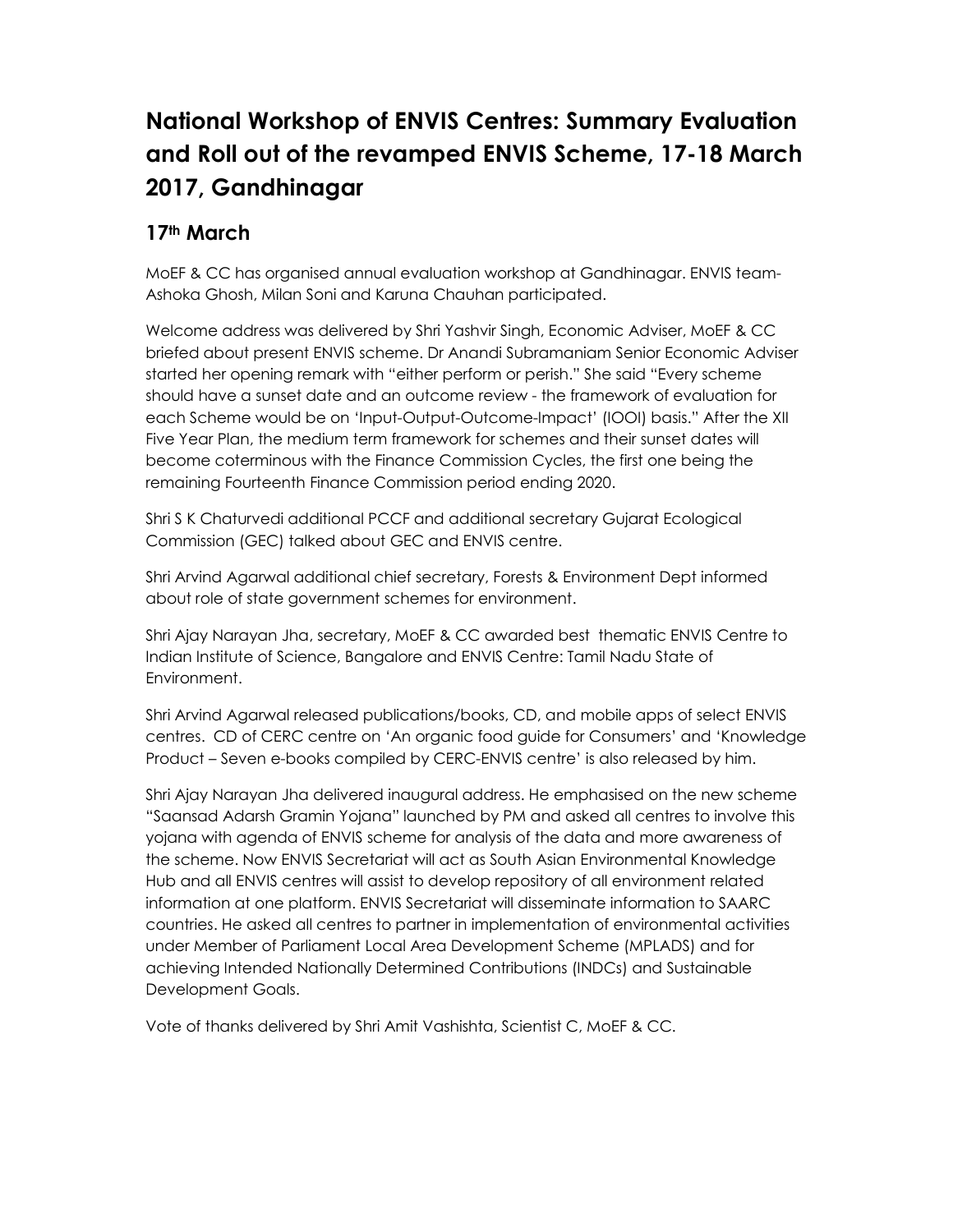**Inauguration of workshop by Shri Ajay Narayan Jha Secretary, MoEF & CC** 





**Launch of CD on 'An organic food guide for Consumers' and 'Knowledge Product': Seven e-books** 

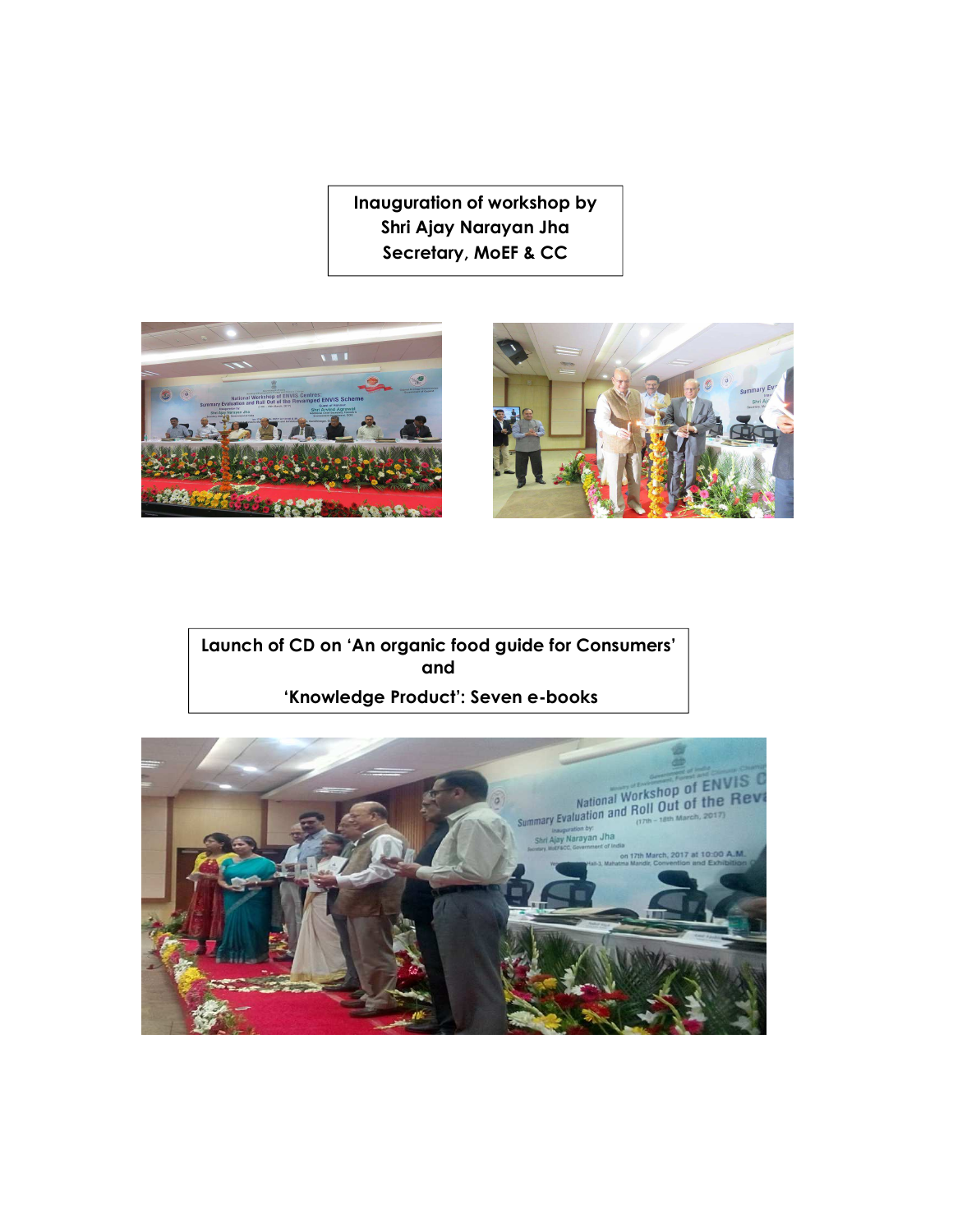



**Shri Ajay Narayan Jha inaugurated the exhibition and visited to stall of each centres and interacted with ENVIS members.**





### **Annual Activities presented by each centre**





Each centre presented their activities in three slides giving information on activities done during 2016-2017 and annual plan of activities from April, 2017 to March, 2020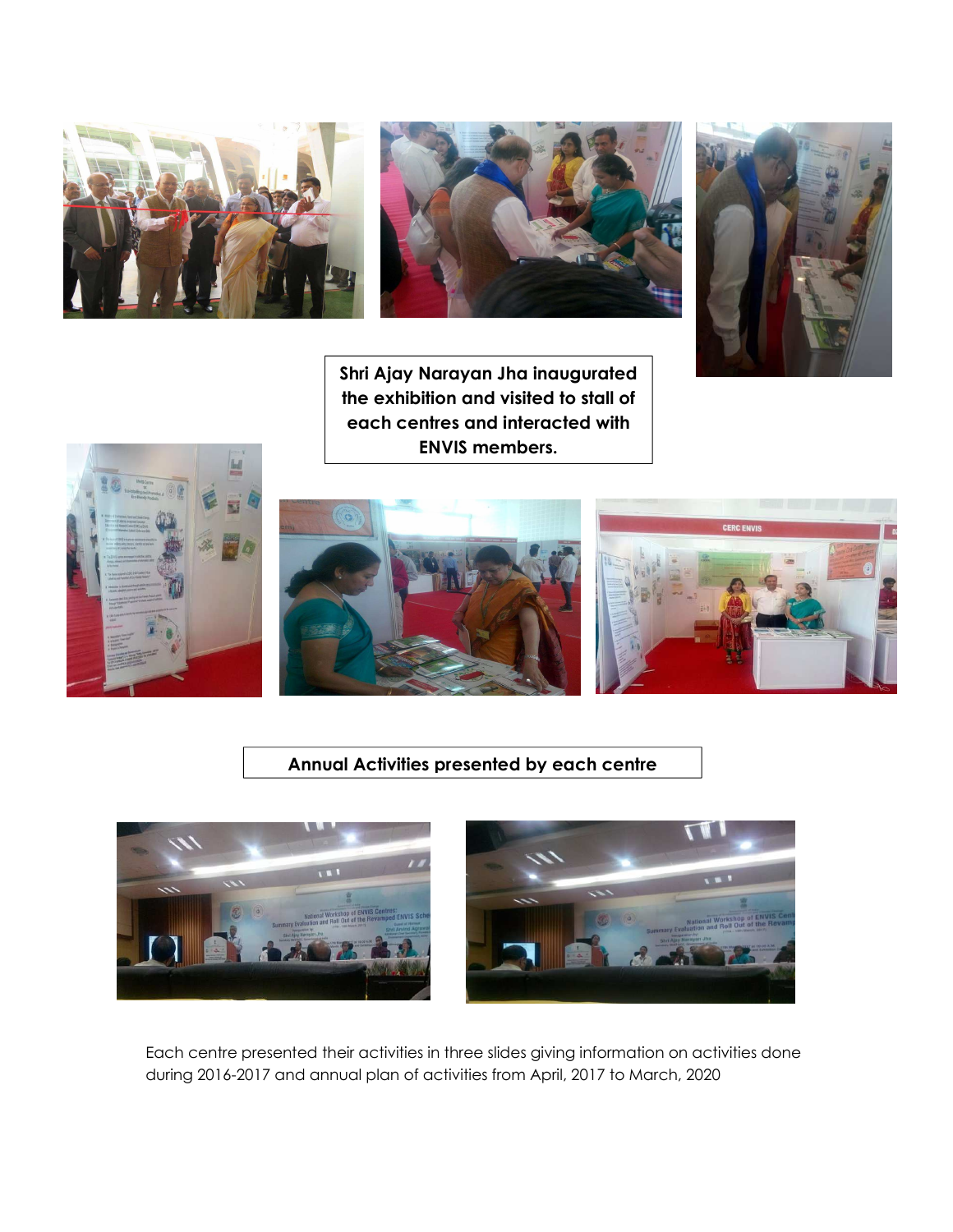# **18th March**

Shri Yashvir Singh, Economic Adviser, MoEF & CC gave presentation on proposed revamping of the ENVIS Scheme.

- $\triangleright$  There should be a sunset date for each scheme. The year 2016-17 is the last year of XII Five Year Plan. From 2017-18 the scheme will be on project mode. It will be till 2019-2020. It will be coterminous with the Finance Commission Cycles, the first one being the remaining Fourteenth FC period ending 2020. The framework of evaluation for each scheme would be on 'Input-Output-Outcome-Impact' (IOOI) basis.
- $\triangleright$  It is to be reviewed for the rationalisation of schemes to suit needs of Ministry after three years.
- Presently ENVIS Scheme is under Umbrella Scheme 'Environmental Awareness, Protection and Monitoring'. From 2017-18, ENVIS Scheme is placed under Umbrella Scheme 'Decision Support System for Environmental Policy, Planning and Outcome Evaluation'.
- $\triangleright$  Now State centres are named as ENVIS PLUS Hubs (E+Hubs) and thematic centres as Resource Partners (ERPs).

### **Mandate for E+Hubs and ERPs**

- $\triangleright$  Advised to set up in-house independent monitoring mechanism
- Facilitate/Monitor achievement of SDGs/INDCs, other international agreements/negotiations etc.
- $\triangleright$  Strengthen in-house capabilities
- $\triangleright$  Expand into new and emerging themes
- > Partnering for Green Skill Development

### **Proposed Mandate - ENVIS Resource Partners**

- Repository of Environmental Knowledge: Maintain and update subject-specific database, produce value-added products such as:
	- Educational-kits on various themes including international protocols/ conventions/agreements
	- Environmental videos, photo bank, mobile Apps, CDs
	- Case studies, success stories and directories of information on State/regional/National level
	- Compendium, abstracts and journals, research papers etc.
- $\triangleright$  Monitor and map districts (divided into grids of 50 km x 50 km) on identified parameters in a phased manner.
- $\triangleright$  To partner in implementation of environmental activities under Saansad Adarsh Gram Yojana (SAGY) and Member of Parliament Local Area Development Scheme (MPLADS) and for achieving INDCs and SDGs.
- ▶ To assist ENVIS Secretariat in building South Asian Environmental Knowledge Hub
- $\triangleright$  Other activities in project mode valuate eco-system services and calculate Green GDP at District/State level; estimate carbon generation, carbon sequestration, GHG emissions etc.